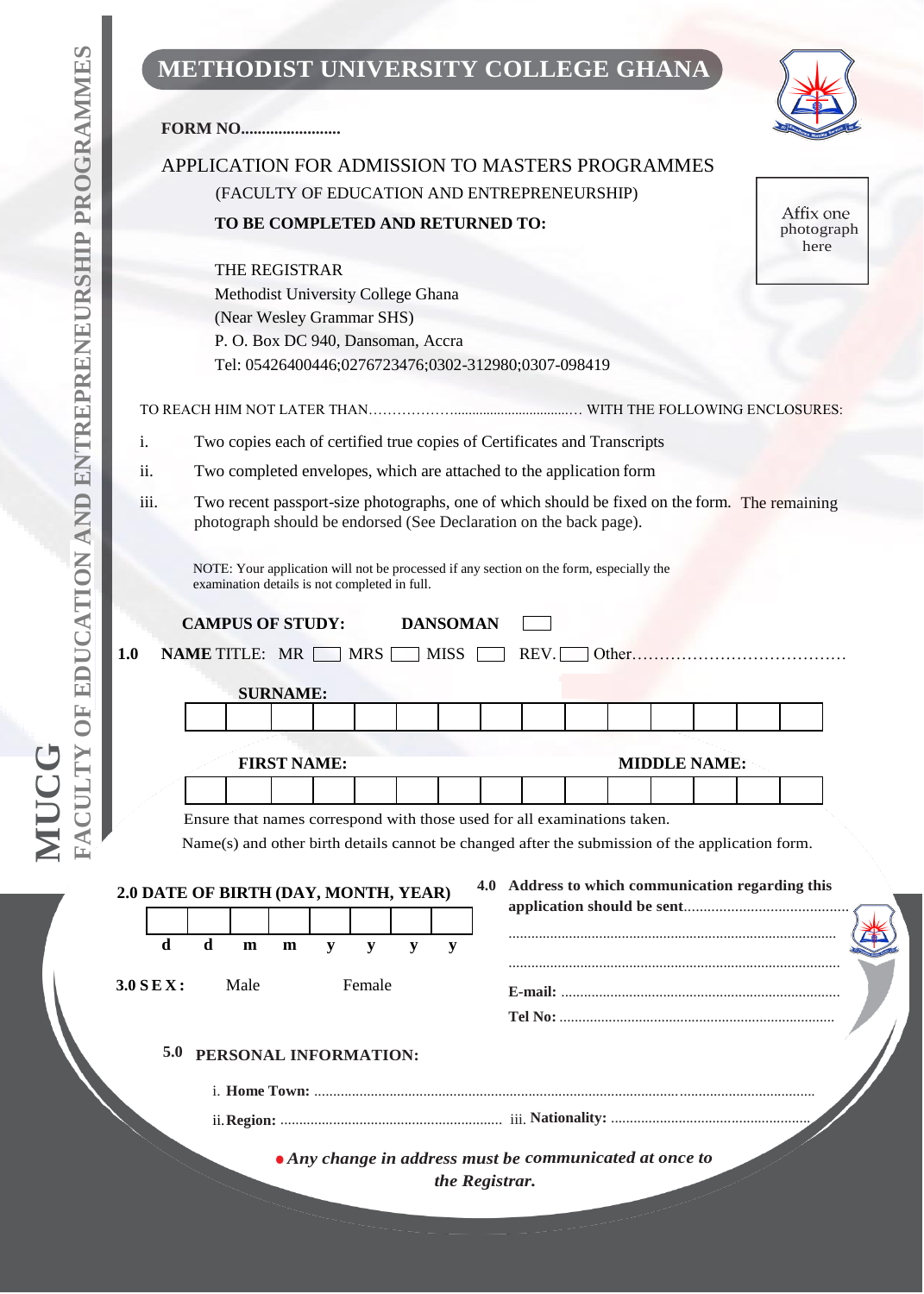| <i>iv.Marital Status:</i>                                                                 |
|-------------------------------------------------------------------------------------------|
| v. Do you suffer from any form of impairment/disability<br>$Yes \Box$<br>$\overline{N_0}$ |
|                                                                                           |
|                                                                                           |
|                                                                                           |
|                                                                                           |

### **6.0 EDUCATION**

#### **i. Previous schools attended with dates**

| Name of Secondary Schools, Colleges and Universities | <b>Attendance Dates</b> |    |
|------------------------------------------------------|-------------------------|----|
|                                                      | From                    | Tо |
|                                                      |                         |    |
|                                                      |                         |    |
| 3.                                                   |                         |    |
|                                                      |                         |    |

**ii. Degree**(s) obtained, giving class/division (where applicable) date and subject(s) including subsidiary subject(s) if any

|          | Degree(s) | Class/Division | Subject(s) | Date |
|----------|-----------|----------------|------------|------|
|          |           |                |            |      |
| <u>.</u> |           |                |            |      |
|          |           |                |            |      |

#### **iii.** Other academic qualifications

1…………………………………………………………………………………………….. 2…………………………………………………………………………………………….. 3……………………………………………………………………………………………..

Please note that all foreign and professional certificates are required to be authenticated and evaluated by the National Accreditation Board.